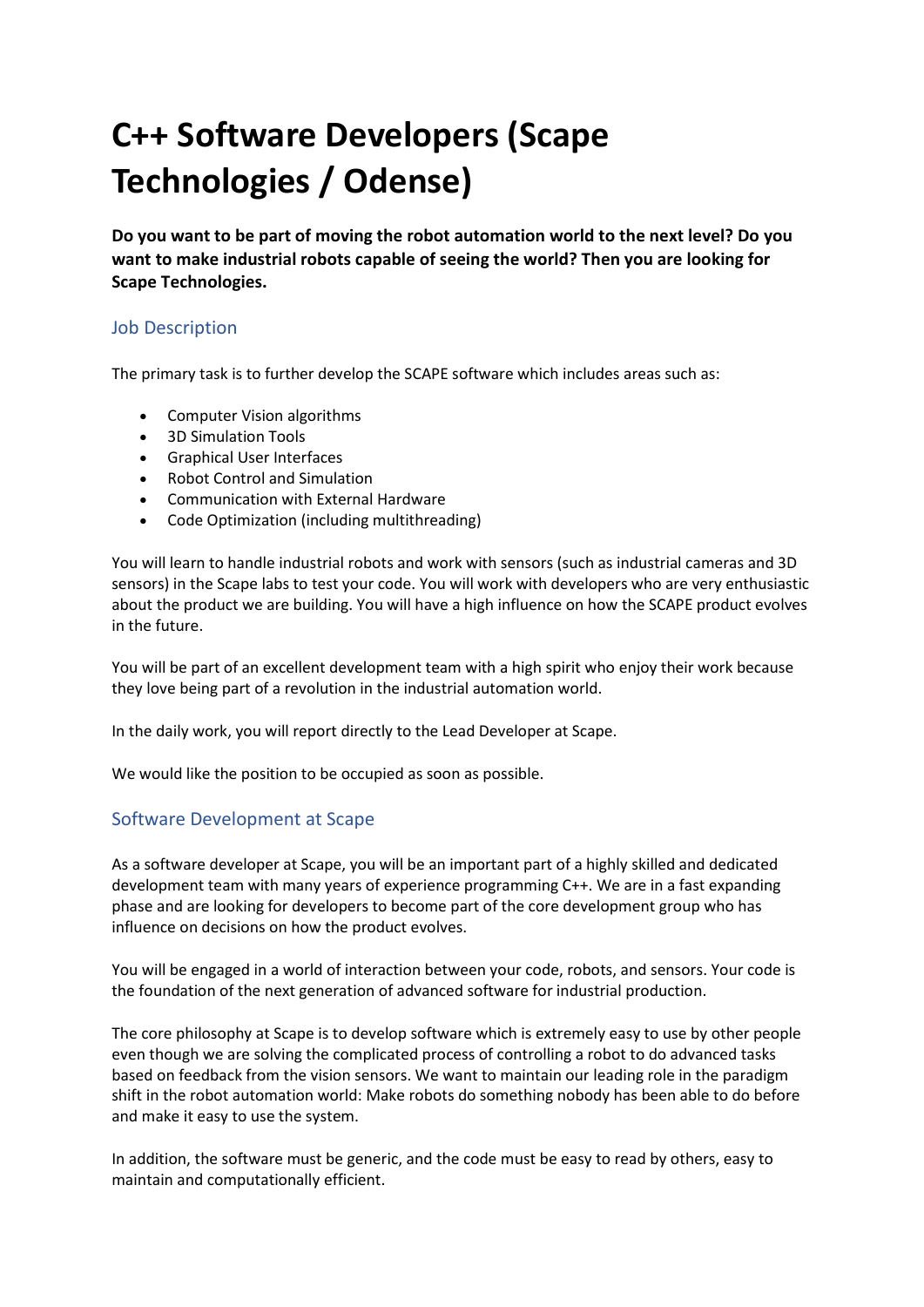The development platform is MS Visual Studio, Azure DevOps, Git, and Windows. We use the SCRUM framework including morning meetings, code reviews, sprints etc. All source code is written using generic code and libraries which can be ported to other platforms, for instance Linux.

## **Qualifications**

- Master of Science in Computer Science, Robot Technology, or similar education.
- Experienced C++ Programmer.
- Knowledge about one or more of the following items: C++, Qt, Boost, MS Visual Studio, Git, Azure DevOps.
- Fluent in writing and speaking English.
- Computer Vision knowledge is an advantage but not a requirement.

#### Experience

- Preferably at least 1 year of programming experience in C++.
- Experience with one or more of the following items: Qt, Boost, MS Visual Studio, Git.

#### **Skills**

- Good communication skills
- Positive attitude and ready to handle challenges
- Must be able to work independently as well as in teams and handle many tasks at the same time

## About Scape Technologies A/S

Scape Technologies A/S specializes in "bin-picking" systems for the automation industry. The term "bin-picking" is about guiding an industrial robot to pick randomly placed parts in a bin and place them into the production lines, machines, fixtures etc. This has in many years been called the Holy Grail of Automation because it is the last big area of production which nobody has been able to automate until Scape Technologies entered the world of bin-picking.

#### Scape Technologies A/S provides the following for a bin-picking system:

- Software for recognizing the parts using 3D sensors
- 2D and 3D vision sensors
- Grippers optimized for bin-picking mounted at the end of the robot arm
- Software for controlling the robot movements

Scape Technologies A/S was founded in 2006 and is world leading in its field. Several SCAPE systems are running in production at some of the biggest car manufactures in the world.

Lately Scape also introduced the new product SCAPE Package Picker which is targeting the eCommerce business and logistic sorting warehouses.

Scape Technologies is located in the center of Odense, Denmark.

You can read much more about Scape Technologies at www.scapetechnologies.com.